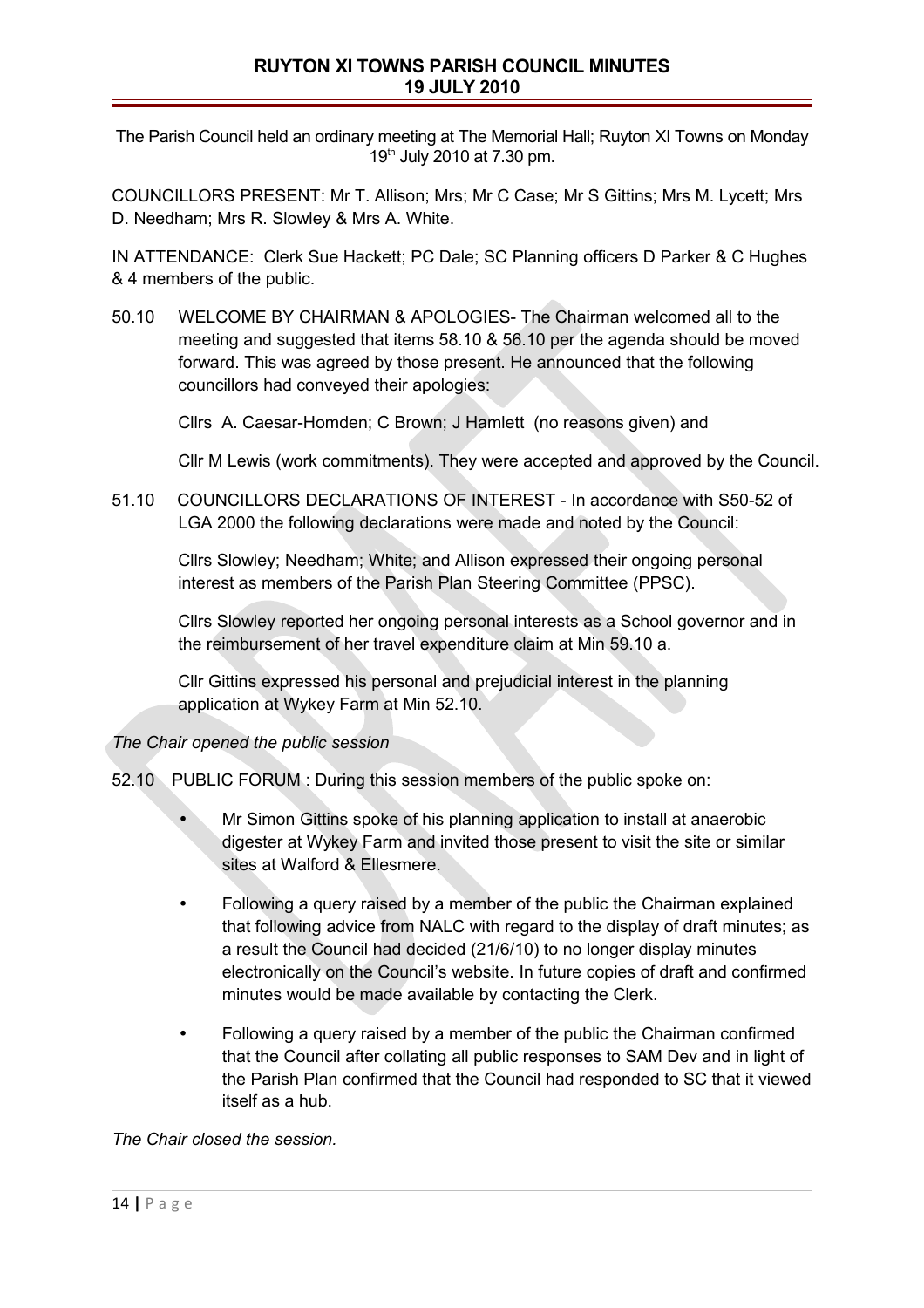- 53.10 CONFIRMATION & ACCEPTANCE OF PREVIOUS MEETING MINUTES: Draft minutes of the Parish Council meeting held on 21/6/10, were amended as follows:
	- 44.10 "Councillors Lycett & Lewis were instructed to sign and authorise the cheques"
	- 45.10 Delete "7" and insert "&".

Then having been agreed as accurate they were duly signed as correct by the Chair.

58.10 LOCAL REPORTS

(e) POLICE REPORT- PC Peter Dale gave a summary crime report and stated that budget cuts would be announced in October.

- 56.10 LOCAL HOUSING NEEDS Dave Parker and Claire Hughes gave a presentation on Affordable Housing; which describe the main types and SC policy. Claire placed emphasis on the need to encourage registration by all who might be interested and explained the problems SC had experienced in communicating this. Following a question and answer session; members of the Council asked questions about S106 monies relating to the Parish which were outstanding. It was agreed that the necessary documentation supporting these claims should be forwarded to the officers by the Council.
- 54.10 HIGHWAY MATTERS The Chairman confirmed that the invasive hedges at Brownhills had been cut. The Council were in agreement that this no longer presented a problem to traffic.

Elbridge HGV Traffic Issues – The Council agreed that the Clerk was to chase SC Highways regarding the installation of appropriate signs on the approaches to Elbridge ( Access only; not appropriate for HGVs). Cllr Gittins confirmed that the lorries logged to date by residents were not Walkers lorries.

The Chairman expressed his disappointment in correspondence received from SC Traffic & Highways Engineering concerning the Council's applications for a VAS:

- 1) School Rd; SC had not witnessed any speeding above 30 mph and as a result required the PC to contribute 100%; funding £860 over a 6 week period.
- 2) Church St; SC level of speeding in a 20mph area which required a 50% contribution from the PC; £ £430 over a 6 week period.
- 3) Locations on Brownhills and Oldham Lane B4397 approach from A5 had not been deemed suitable by SC.

Council agreed that further detailed information should be obtained from SC which supported these conclusions and that the reasons as to why Brownhills and Oldham Lane were deemed unsuitable. Clerk to progress.

## 55.10 PLANNING MATTERS

a) The Council considered the following planning application: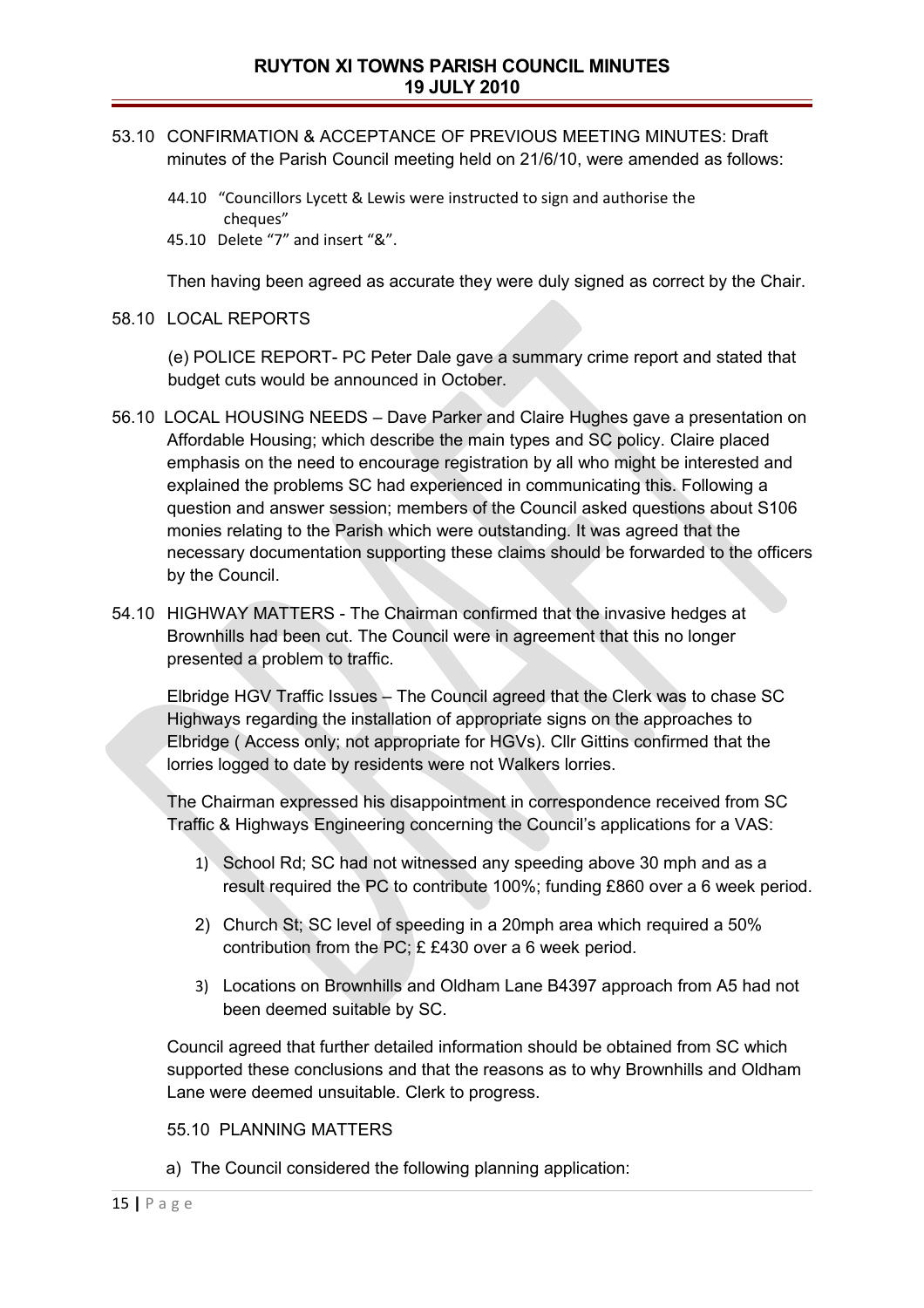10/02388/FUL Land adjacent to Bridge Inn Brownhill Ruyton XI Towns Erection of 2 detached 3 bedroom dwellings with garages and parking areas.

**The Council resolved without dissent that the following comment only was to be submitted to SC. The Council was disappointed that the proposal to erect 2 detached dwellings resulted in reducing the affordability of available local housing for local people and was contrary to needs established by the parish plan and emerging SC LDF Core Strategy policy.**

b) The status of recent planning application decisions were reported as per Appendix A.

c) The Council agreed that any public presentation required on the merits of a Conservation Area should be organised by the Parish Plan Steering Group.

- 57.10 ST LIGHTING ISSUES The Chairman confirmed that 4 lights had been reported as faulty; 2 had been repaired by SC and 2 were in the process of being repaired by V&W Electrics.
- 58.10 LOCAL REPORTS

(a) Ruyton Primary School, Safe to School Routes June Meeting – Cllr White stated that recent meetings had excluded the public and concentrated on the proposals for the use of bollards outside the school.

(b) Ruyton Parish Plan Steering Committee – Cllr Needham reported that the Annual meeting was to take place on  $27<sup>th</sup>$  July at 7.30pm at the Village Hall.

(c) Local Joint Committee (LJC) - Cllr Slowley reported that the next meeting was to take place at Whittington on 20th July when topics such as rural broadband connectivity and the SC budget cuts were to be discussed.

(d) Ruyton Sports Committee – Cllr Gittins reported that matters were in hand to carry out work on the drainage issues at the site. The Chairman stated that the grounds should not be disturbed during July/August as they would be in use. An event was planned for  $3<sup>rd</sup> 4<sup>th</sup>$  August National Play Day.

**(**e) Other - Nesscliffe Advisory Group –Cllr Slowley reported that an event was planned at Nesscliffe on 27 July.

 59.10 FINANCE & COMMUNICATION – (a) The Clerk presented the following invoices and claims for payment which had arisen in June/July:

|      | Payee                    | Description                        | £       | Chq No |
|------|--------------------------|------------------------------------|---------|--------|
|      | Mrs R Slowley            | Mileage                            | 76.93   | 210    |
|      | Mrs S Hackett            | Postage; mileage; Broadband & Tele | 63.64   | 211    |
|      | <b>V&amp;W Electrics</b> | Birch Close reset light            | 85.38   | 212    |
|      | PO Services Ltd          | NI & Tax due to HMRC               | 339.49  | 213    |
|      | Mrs S Hackett            | Net Salary for April; May; June    | 1227.42 | 214    |
| 16 P | g e<br><b>ALC</b>        | Clerking June meeting              | 104.40  | 215    |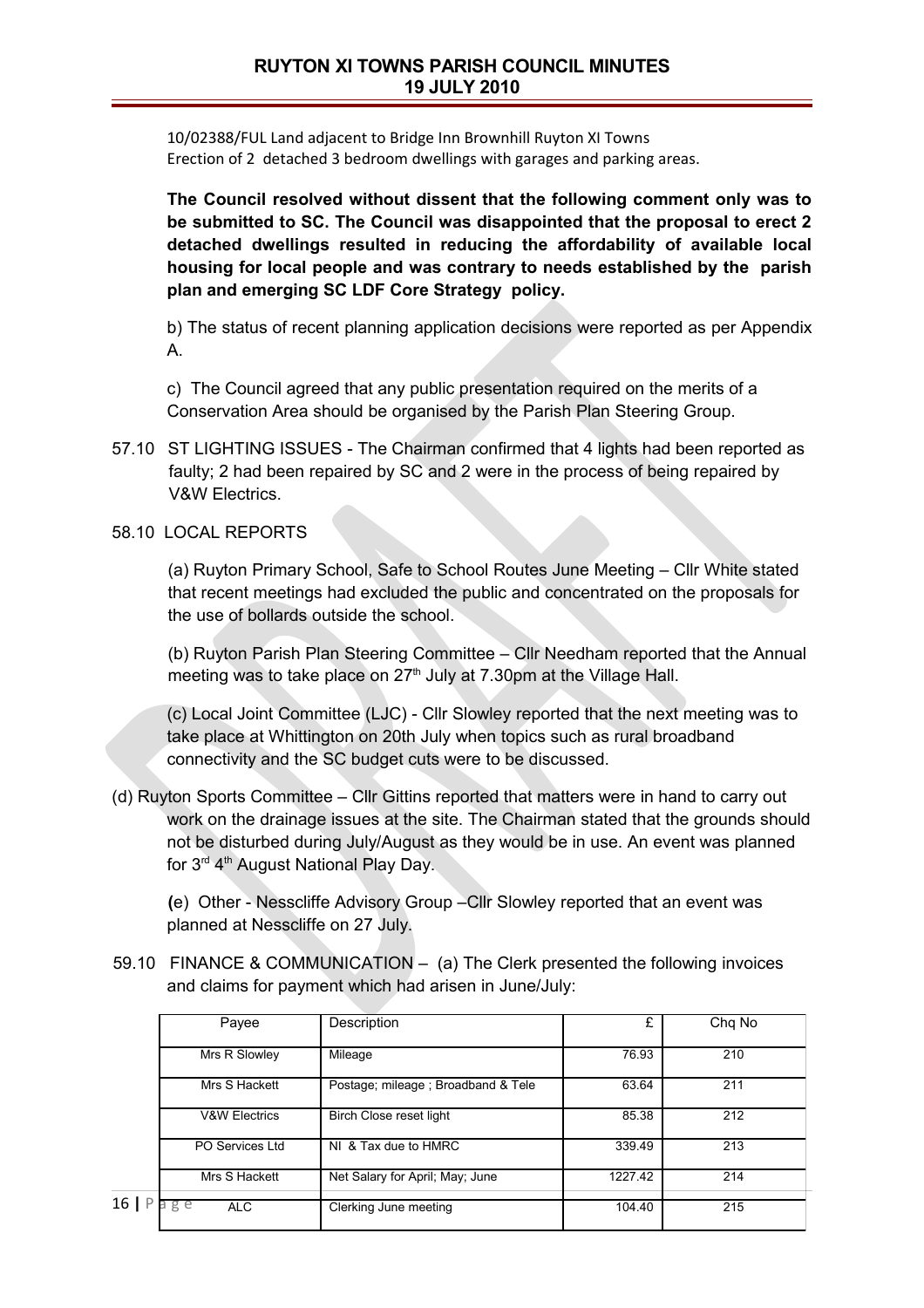## **Councillors Lycett and Lewis were instructed by the Council to approve the cheques presented for payments; invoices were checked and evidenced as such by Cllr Lycett and Cllr Case.**

(b) The Chairman confirmed that he had cast checked the accounts and agreed the bank reconciliation performed by the Clerk to the bank statements.

(c) The Clerk distributed a Budget Monitoring report for the first quarter which supported that the Parish Council had under spent during the first quarter as various schemes etc budgeted for remained incomplete. The Chairman expressed his concerns over the matter. A schedule of the hours worked by the Clerk over the last 6 months was also presented.

(d) Communication - please refer to Clerk's Report Appendix B. No decisions were made.

60.10 SHROPSHIRE COUNCIL CONSULTATIONS

(a) SC SAMDev – The Chairman confirmed that the Council's response had been circulated to all councillors and displayed publicly.

(b) SC Rural Engagement Event – It was agreed that the Community Testing Event organised by SC Lois Dale would take place on 28<sup>th</sup> September 2010. The Chairman encouraged councillors to attend not only as parish councillors but as committee members of the various groups to which they belonged. Lois can be contact on Tel 01743 255667 or by email at [lois.dale@shropshire.gov.uk.](mailto:lois.dale@shropshire.gov.uk) Notice of the event will be placed in the next Parish Newsletter for Sept.

c) Severn Trent Plant - Ruyton XI Towns. The Clerk reported that SC feedback had confirmed that the conditions of original planning conditions had been complied with and that two site inspections had taken place. **Council agreed to contact Severn Trent directly on the matter.**

(d) N/W Relief Rd Consultation Results – The Chairman stated that these had been circulated and commented on the poor public response to the consultation.

- 61.10 REVIEW OF ANNUAL RISK ASSESSMENT 2010-11- The Council agreed that following steps to reduce risks identified relating to too few cheque signatories and the archiving of council records the assessment should be re-visted at the September Council meeting.
- 62.10 PC COMMUNICATIONS POLICY; MEETING PROTOCAL The Council agreed that the Communications Policy should be amended to reflect the need for written reports to be circulated with agendas prior to council meetings and the changes in the availability of council minutes. See Appendix D. The Council agreed that council meetings should commence at 7.30 pm and aim to finish by 9.30pm as this should be reflected in Standing Orders; however a 10.00pm finish was considered acceptable as the council only met once a month.